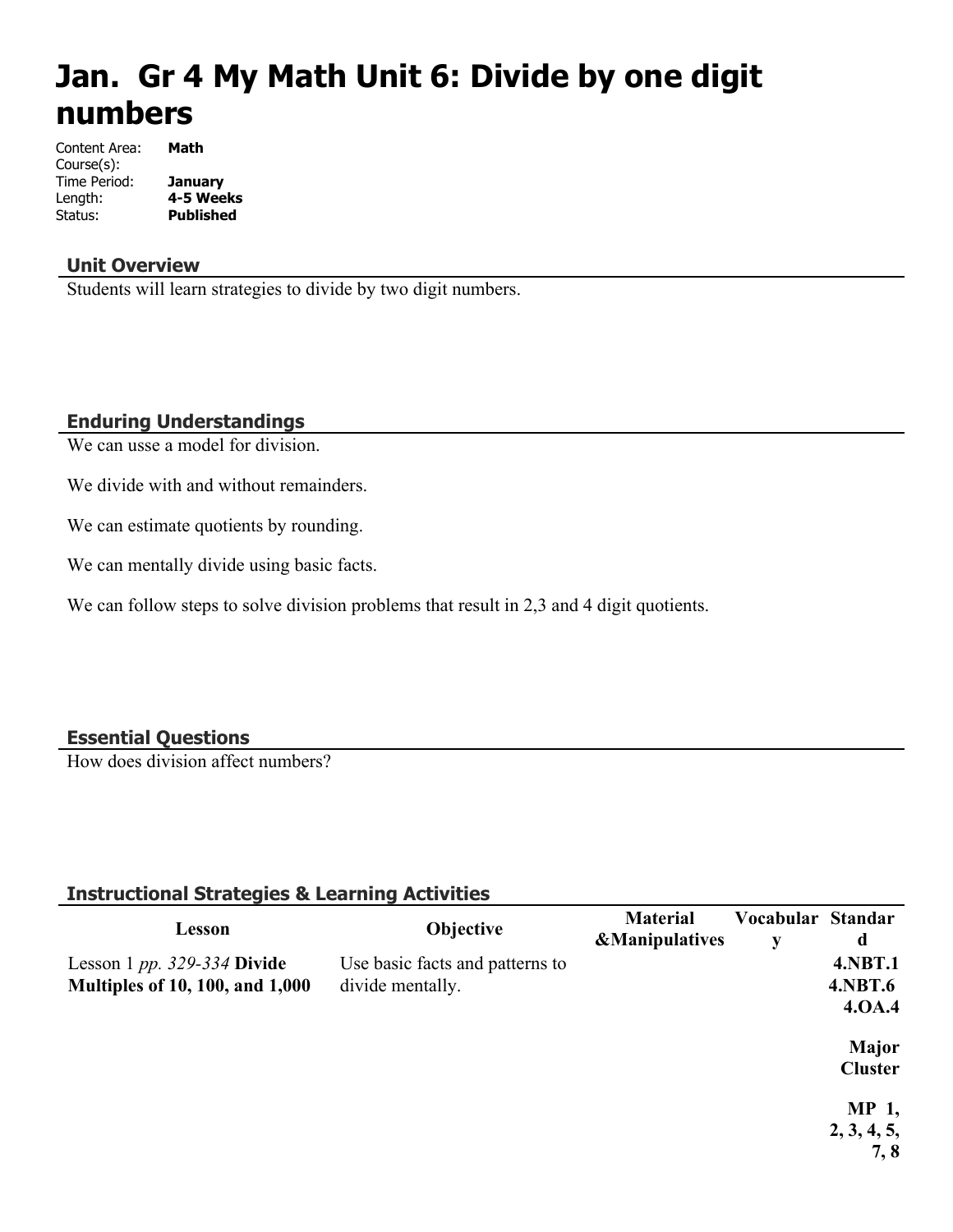| Lesson 2 pp. 335-340 Estimate<br><b>Quotients</b>                                                                                               | Estimate quotients, using<br>compatible numbers, basic facts, and division flash numbers<br>and place value. | • multiplication<br>cards            | compatible 4.NBT.3,  | <b>4.NBT.6</b>                                   |
|-------------------------------------------------------------------------------------------------------------------------------------------------|--------------------------------------------------------------------------------------------------------------|--------------------------------------|----------------------|--------------------------------------------------|
|                                                                                                                                                 |                                                                                                              |                                      |                      | <b>Major</b><br><b>Cluster</b>                   |
| Lesson 3 pp. $341-346$ Hands On:<br><b>Use Place Value to Divide</b>                                                                            | Use place value and models to                                                                                | • base-ten blocks remainder          |                      | <b>MP</b> 1,<br>2, 3, 4, 8<br><b>4.NBT.6</b>     |
|                                                                                                                                                 | explore dividing by one-digit<br>numbers.                                                                    | • counters                           |                      | <b>Major</b><br><b>Cluster</b>                   |
|                                                                                                                                                 |                                                                                                              |                                      |                      | MP 1,<br>2, 3, 4, 5,                             |
| Lesson 4 pp. $347-352$ Problem-<br><b>Solving Investigation: Make a</b><br><b>Model</b>                                                         | Solve problems by making a<br>model.                                                                         | • play coins •<br>base-ten blocks    |                      | <b>4.NBT.6</b><br><b>Major</b>                   |
|                                                                                                                                                 |                                                                                                              |                                      |                      | <b>Cluster</b><br>MP 1,                          |
| Lesson 5 pp. 353-358 Divide with Divide with remainders and<br><b>Remainders</b>                                                                | check using multiplication and                                                                               | • base-ten blocks<br>· index cards · |                      | 2, 3, 4, 5<br><b>4.NBT.6</b>                     |
|                                                                                                                                                 | addition.                                                                                                    | counters                             |                      | <b>Major</b><br><b>Cluster</b><br>MP 1,          |
| Lesson 6 $pp. 359-364$ Interpret                                                                                                                | Interpret what the remainder                                                                                 | • counters                           |                      | 2, 3, 4, 7,<br><b>4.NBT.6</b>                    |
| <b>Remainders</b>                                                                                                                               | means in the context of a<br>division problem.                                                               |                                      |                      | Major<br><b>Cluster</b>                          |
|                                                                                                                                                 |                                                                                                              |                                      |                      | $MP$ 2, 3,<br>4, 5, 6                            |
| Lesson 7 pp. 367-372 Place the<br><b>First Digit</b>                                                                                            | <b>Check My Progress</b><br>Determine where to place the<br>first digit when dividing.                       | • base-ten blocks                    |                      | <b>4.NBT.6</b>                                   |
|                                                                                                                                                 |                                                                                                              |                                      |                      | <b>Major</b><br><b>Cluster</b>                   |
|                                                                                                                                                 |                                                                                                              |                                      |                      | <b>MP</b> 1,<br>2, 3, 4, 5,<br>6, 7, 8           |
| Lesson 8 pp. 373-378 Hands-On: Use the Distributive Property<br>Distributive Property and Partial and partial quotients to divide.<br>Quotients |                                                                                                              |                                      | partial<br>quotients | <b>4.NBT.6</b><br><b>Major</b><br><b>Cluster</b> |
|                                                                                                                                                 |                                                                                                              |                                      |                      | $MP_1, 3,$                                       |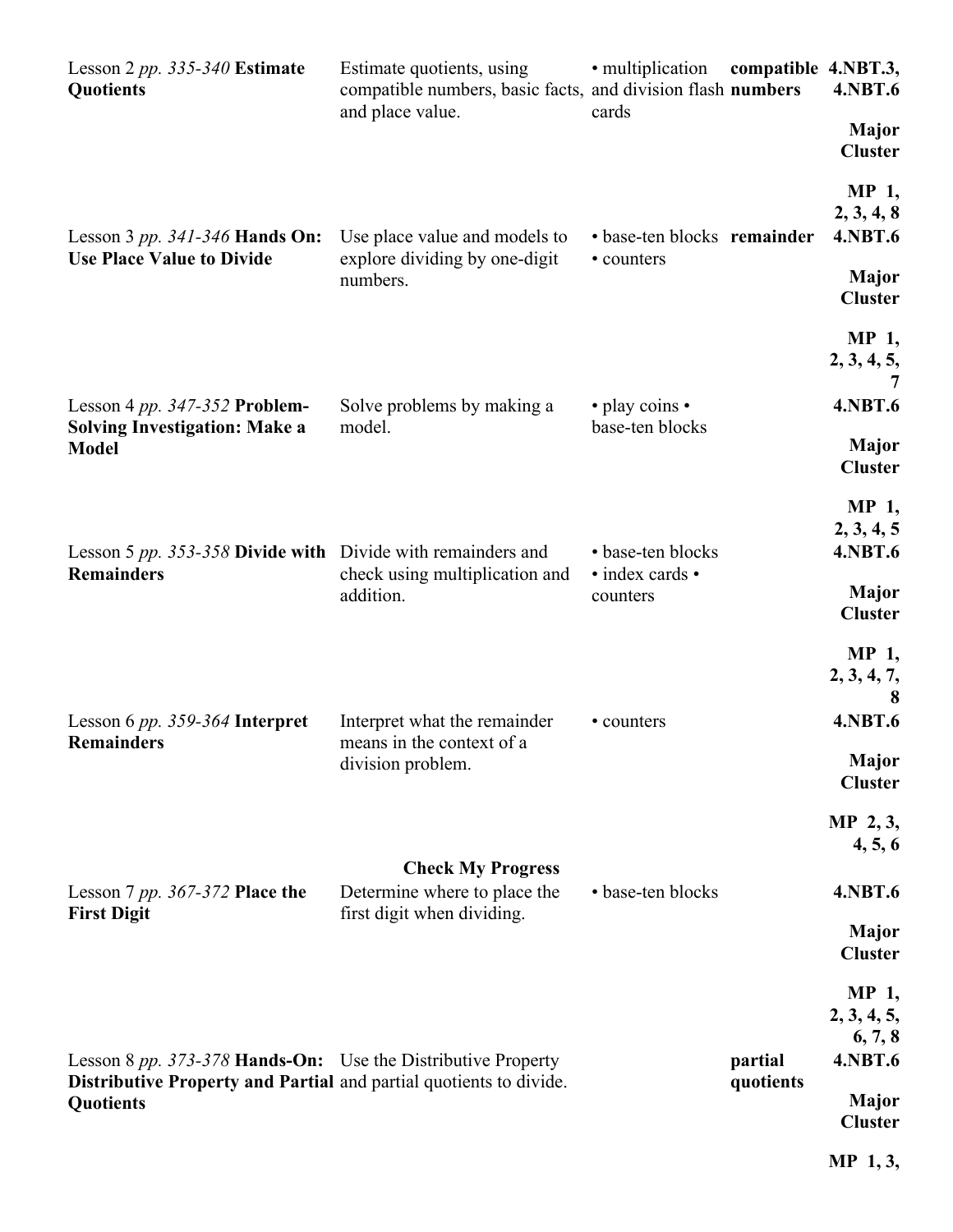| Lesson 9 pp. $379-384$ Divide                                  | Solve division problems with                                                       | • grid paper      | 5, 6, 8<br><b>4.NBT.6</b>           |
|----------------------------------------------------------------|------------------------------------------------------------------------------------|-------------------|-------------------------------------|
| <b>Greater Numbers</b>                                         | greater numbers.                                                                   |                   | <b>Major</b><br><b>Cluster</b>      |
|                                                                |                                                                                    |                   | <b>MP</b> 1,<br>2, 3, 5, 6,<br>7, 8 |
|                                                                | <b>Check My Progress</b>                                                           |                   |                                     |
| Lesson 10 pp. $387-392$ Quotients<br>with Zeros                | Solve division problems that<br>result in quotients that have                      | • base-ten blocks | <b>4.NBT.6</b>                      |
|                                                                | zeros.                                                                             |                   | <b>Major</b><br><b>Cluster</b>      |
|                                                                |                                                                                    |                   | <b>MP</b> 1,                        |
|                                                                |                                                                                    |                   | 2, 3, 5, 6                          |
| Lesson 11 pp. 393-398 Solve<br><b>Multi-Step Word Problems</b> | Solve multi-step word problems • base-ten blocks<br>using more than one operation. |                   | 4.0A.3                              |
|                                                                |                                                                                    |                   | <b>Major</b><br><b>Cluster</b>      |
|                                                                |                                                                                    |                   | $MP$ 2, 4,<br>6, 7                  |
|                                                                | <b>Fluency Practice</b>                                                            |                   |                                     |
|                                                                | <b>My Review and Reflect</b>                                                       |                   |                                     |

## **Integration of Career Readiness, Life Literacies and Key Skills**

| TECH.9.4.5.DC.4      | Model safe, legal, and ethical behavior when using online or offline technology (e.g.,<br>$8.1.5.NI.2$ ).                                                                                         |
|----------------------|---------------------------------------------------------------------------------------------------------------------------------------------------------------------------------------------------|
| TECH.9.4.5.CT.4      | Apply critical thinking and problem-solving strategies to different types of problems such<br>as personal, academic, community and global (e.g., 6.1.5. Civics CM.3).                             |
| TECH.9.4.5.CT.3      | Describe how digital tools and technology may be used to solve problems.                                                                                                                          |
| <b>TECH.9.4.5.CT</b> | Critical Thinking and Problem-solving                                                                                                                                                             |
| <b>WRK.9.2.5.CAP</b> | Career Awareness and Planning                                                                                                                                                                     |
| WRK.9.2.5.CAP.1      | Evaluate personal likes and dislikes and identify careers that might be suited to personal<br>likes.                                                                                              |
| WRK.9.2.5.CAP.2      | Identify how you might like to earn an income.                                                                                                                                                    |
| WRK.9.2.5.CAP.3      | Identify qualifications needed to pursue traditional and non-traditional careers and<br>occupations.                                                                                              |
| WRK.9.2.5.CAP.4      | Explain the reasons why some jobs and careers require specific training, skills, and<br>certification (e.g., life guards, child care, medicine, education) and examples of these<br>requirements. |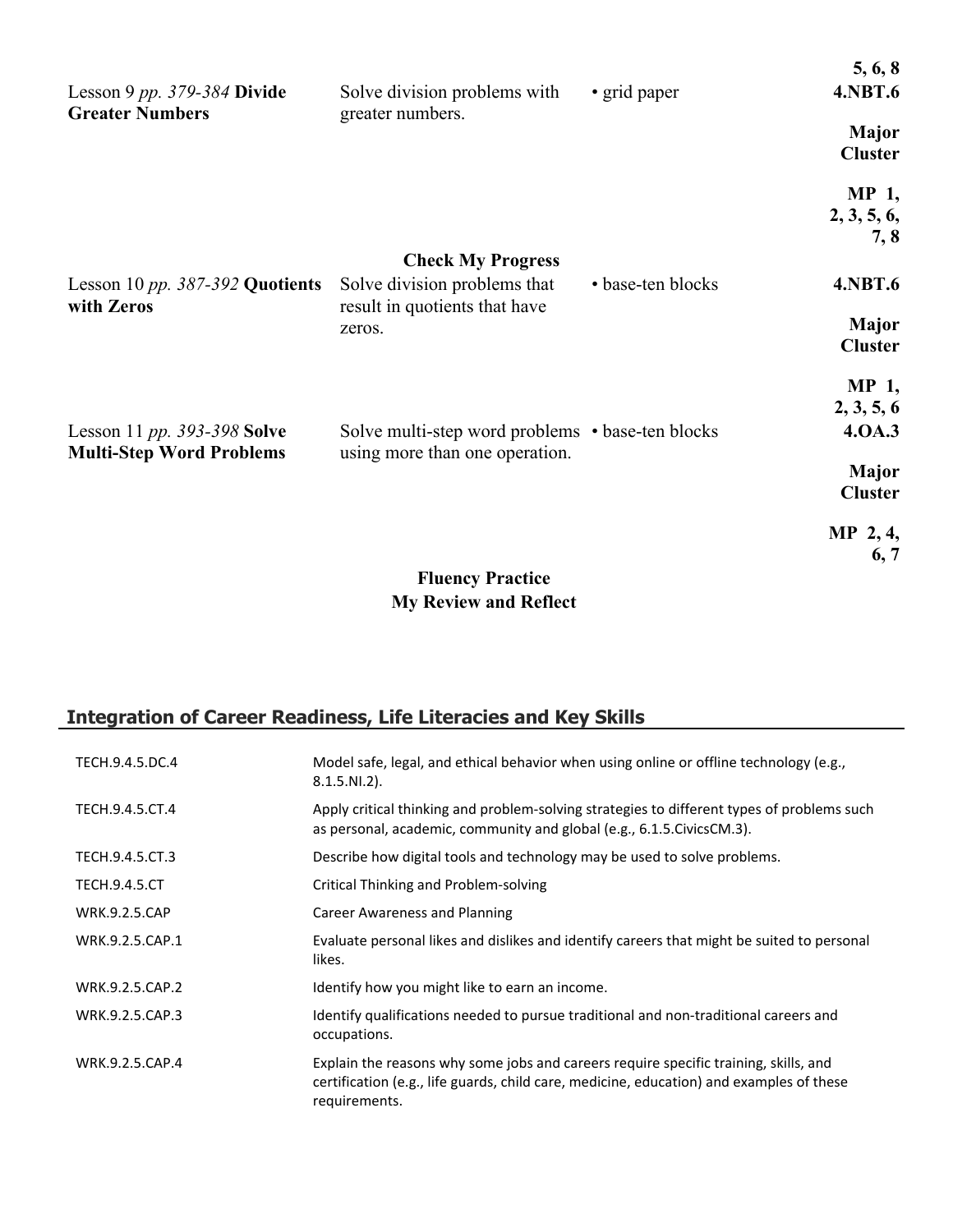#### **Technology and Design Integration**

- SMARTboard technology
- Google Applications (documents, forms, spreadsheets, presentation)
- Dreambox
- Online textbook

| Collect, organize, and display data in order to highlight relationships or support a claim.                                                  |
|----------------------------------------------------------------------------------------------------------------------------------------------|
| Data & Analysis                                                                                                                              |
| Organize and present collected data visually to communicate insights gained from<br>different views of the data.                             |
| Individuals can select, organize, and transform data into different visual representations<br>and communicate insights gained from the data. |
|                                                                                                                                              |

#### **Interdisciplinary Connections**

Leveled readers, "What is recycling?"

| LA.RI.4.4 | Determine the meaning of general academic and domain-specific words or phrases in a<br>text relevant to a grade 4 topic or subject area.                                                                                 |
|-----------|--------------------------------------------------------------------------------------------------------------------------------------------------------------------------------------------------------------------------|
| LA.RI.4.1 | Refer to details and examples in a text and make relevant connections when explaining<br>what the text says explicitly and when drawing inferences from the text.                                                        |
| LA.SL.4.1 | Engage effectively in a range of collaborative discussions (one-on-one, in groups, and<br>teacher-led) with diverse partners on grade 4 topics and texts, building on others' ideas<br>and expressing their own clearly. |

#### **Differentiation**

-Reteach Master

-Hands-On Activity

-Enrich Master

#### **Modifications & Accommodations**

IEP and 504 accommodations will be utilized.

Provide an outline of material to be covered

- -Individualized assignments, e.g., length, number, due date, topic
- -Allow student to use technology-online textbook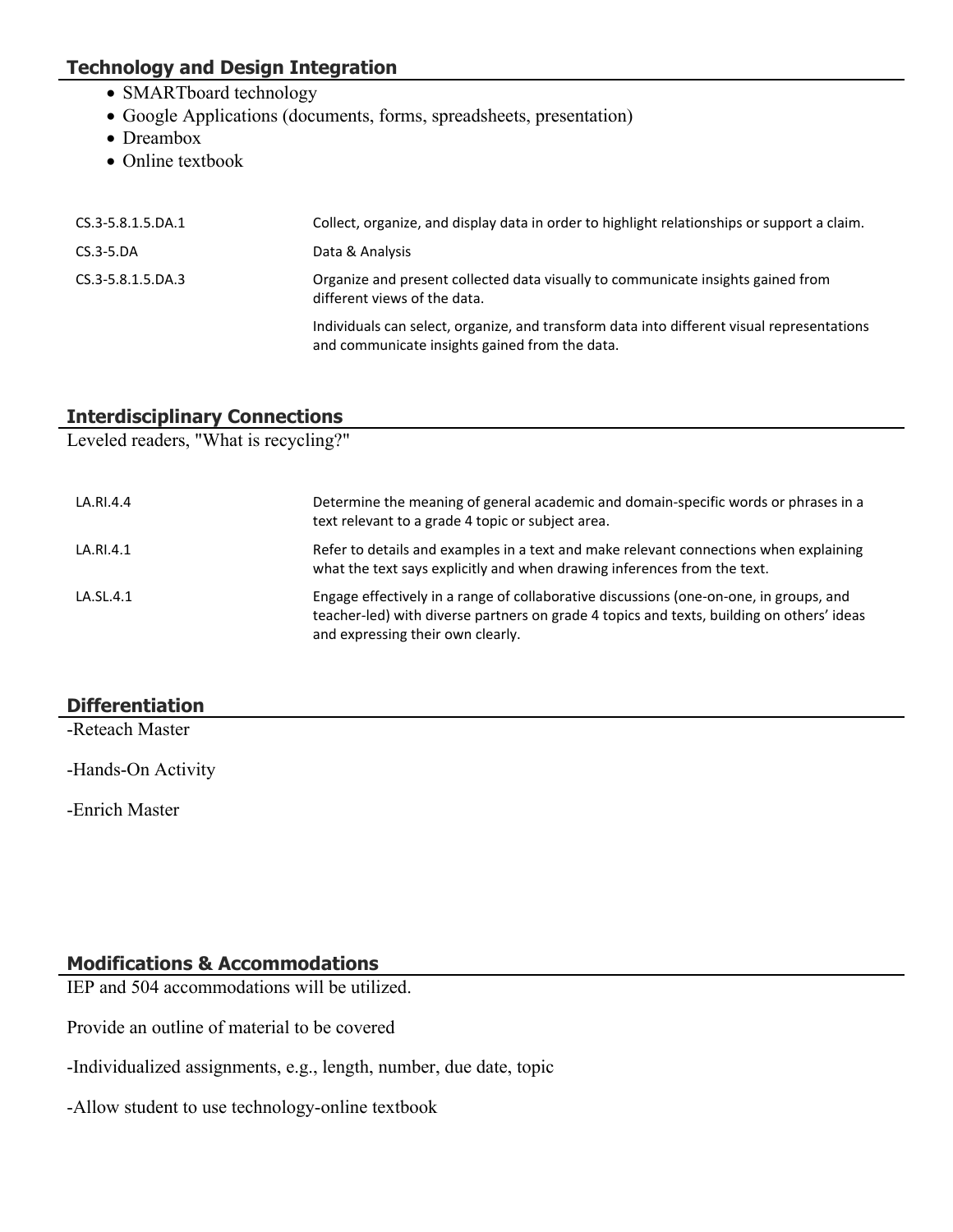-Use of graphic organizers

-Use highlighter for key information

-Read directions, passages, and word problems aloud as needed-online presentation

-Use of calculator and matrix for multiplication and division

-Provide textbook in audio format

-Demonstrate directions and procedures/give examples

#### **Benchmark Assessments**

-AIMS Web

-Diagnostic and EOY Assessments

#### **Formative Assessments**

Check My Progress

-My Chapter Review

-Homework Practice

-Independent Practice

#### **Summative Assessments**

Chapter 6 assessments

#### **Instructional Materials**

See materials listed above.